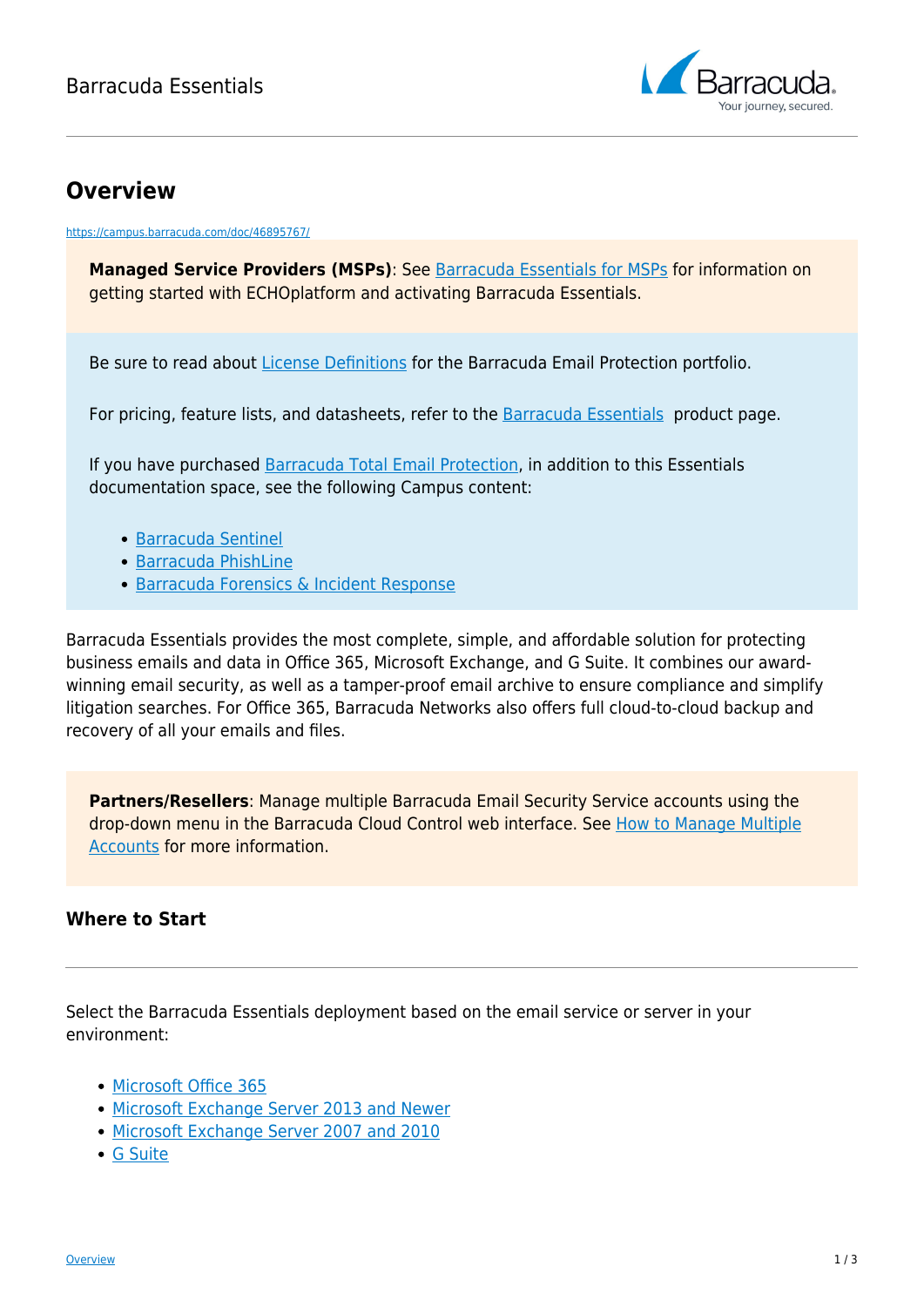

## **Component Documentation**

Use the tabs at the top of this page to access service-specific documentation.